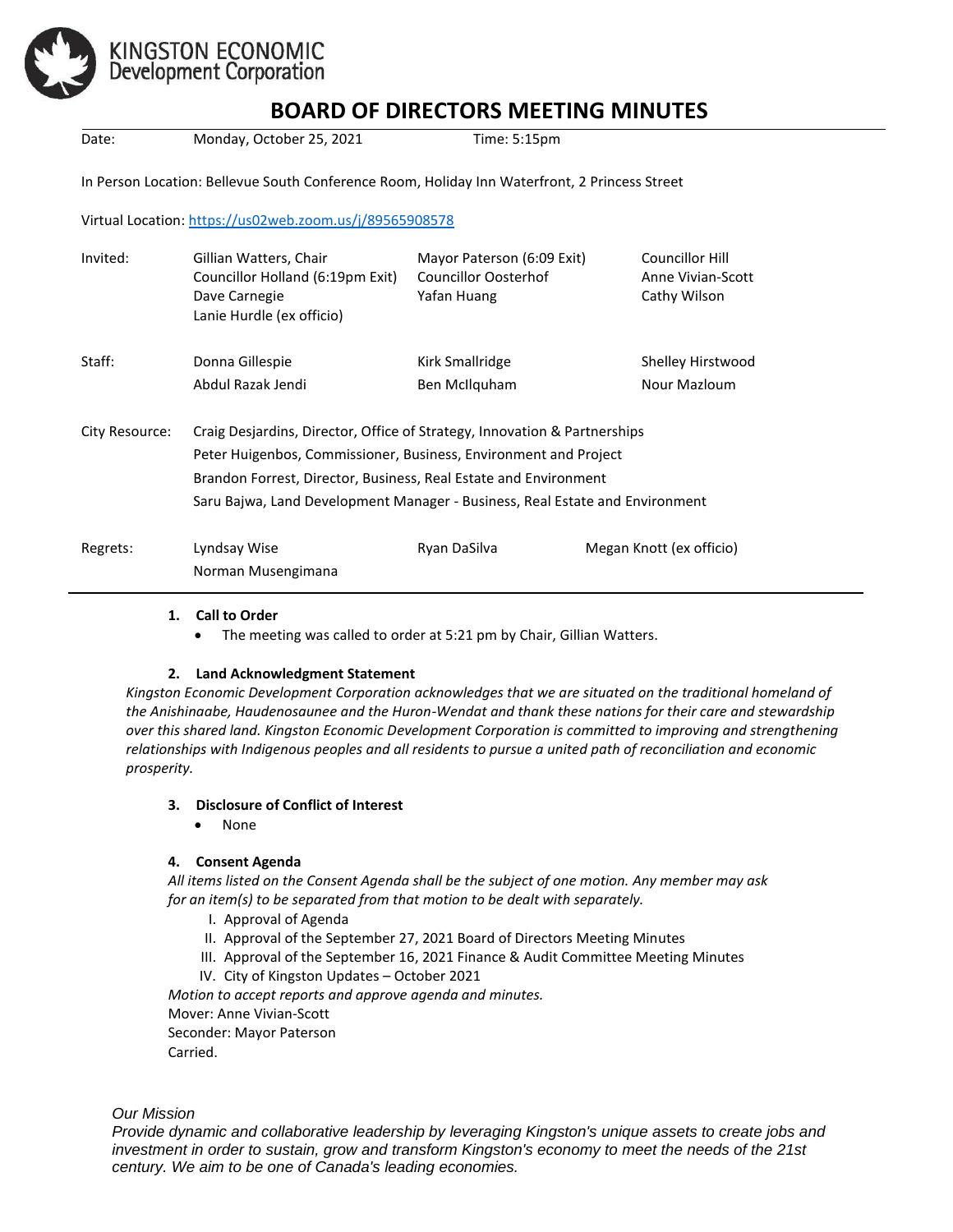

# KINGSTON ECONOMIC<br>Development Corporation

# **BOARD OF DIRECTORS MEETING MINUTES**

# **5. Business Arising from Items in the Consent Agenda**

- I. City of Kingston Pilot Project deferred discussion \*Please note request for funding for Workforce Development and City Business Support has been adjusted to \$150,000 for 2022 (0% increase)
- **6. Motion to** "Approve the funding request of \$150,000 towards the City of Kingston Workforce Development and City Business Support program;" Moved by Mayor Paterson. Seconded by Anne Vivian-Scott. Carried. Discussion.
- **7.** The Board of Directors discussed the Workforce Development and City Business Support Roles and how the roles support the activities towards the Integrated Economic Development Strategic Plan (IEDSP). It was noted the City of Kingston was experiencing budgetary restrictions due to the Pandemic and the City was looking for efficiencies where possible.

#### **8. CEO Report**

- Donna Gillespie provided a briefing to the Board of Directors relating to activities undertaken by the Corporation in October and highlighted:
	- The Corporation's Q3 Report for 2021 was submitted to the CAO's Office for Council's review on November 2, 2021 and would be in delegation to address any questions
	- Kingston received an accolade from the International Economic Development Council for the creation and facilitation of the Queen's Career Apprenticeship: Kingston program
	- The Corporation is currently developing the new investment attraction website that is set to launch in November and will reflect new direction of IEDSP
	- Kingston Economic Development hosted a targeted session with local manufacturers to identify solutions to address local workforce shortages
	- Promotional recruitment videos were developed in partnership with local manufacturers to highlight employment opportunities in the targeted sectors
	- Kingston hosted its first annual Innovate Care conference with 216 participants and contained a pitch competition that awarded \$25,000 in cash prizes for start-ups
	- Kingston Economic Development continues work on sector specific working groups with the establishment of Health Innovation Working Group and continued support on airport file
	- Kingston Economic Development's Investment Attraction Team is working with City Staff on new zoning bylaw review for new business park lands
	- Applications are being accepted for Board of Director vacancies until November 15, 2021 and recruitment for a Small Business Development Officer is underway

#### **9. New Business**

- I. Employment Lands Update with Peter Huigenbos, Commissioner Business, Environment Project and Brandon Forrest, Director - Business, Real Estate and Environment
	- Saru Bawja, Land Development Manager Business, Real Estate and Environment
	- Peter Huigenbos introduced the Business, Real Estate and Environment team and briefed the Board of Directors regarding the inventory of City of Kingston Employment Lands. Peter presented on available and upcoming City owned employment lands. Peter noted that vacant industrial inventory included both private and public parks, however City does not have authority over private lands.
	- Peter explained the change in vacant industrial lands from 2019 to 2021 in the Cataraqui Estates, St. Lawrence and Clogg's Road Business Parks. Peter noted that nearly 100 acres of City owned industrial land might be available for development in the future, but currently nearly 100 acres of privately owned industrial land existed within the urban boundary that

*Our Mission*

*Provide dynamic and collaborative leadership by leveraging Kingston's unique assets to create jobs and investment in order to sustain, grow and transform Kingston's economy to meet the needs of the 21st century. We aim to be one of Canada's leading economies.*